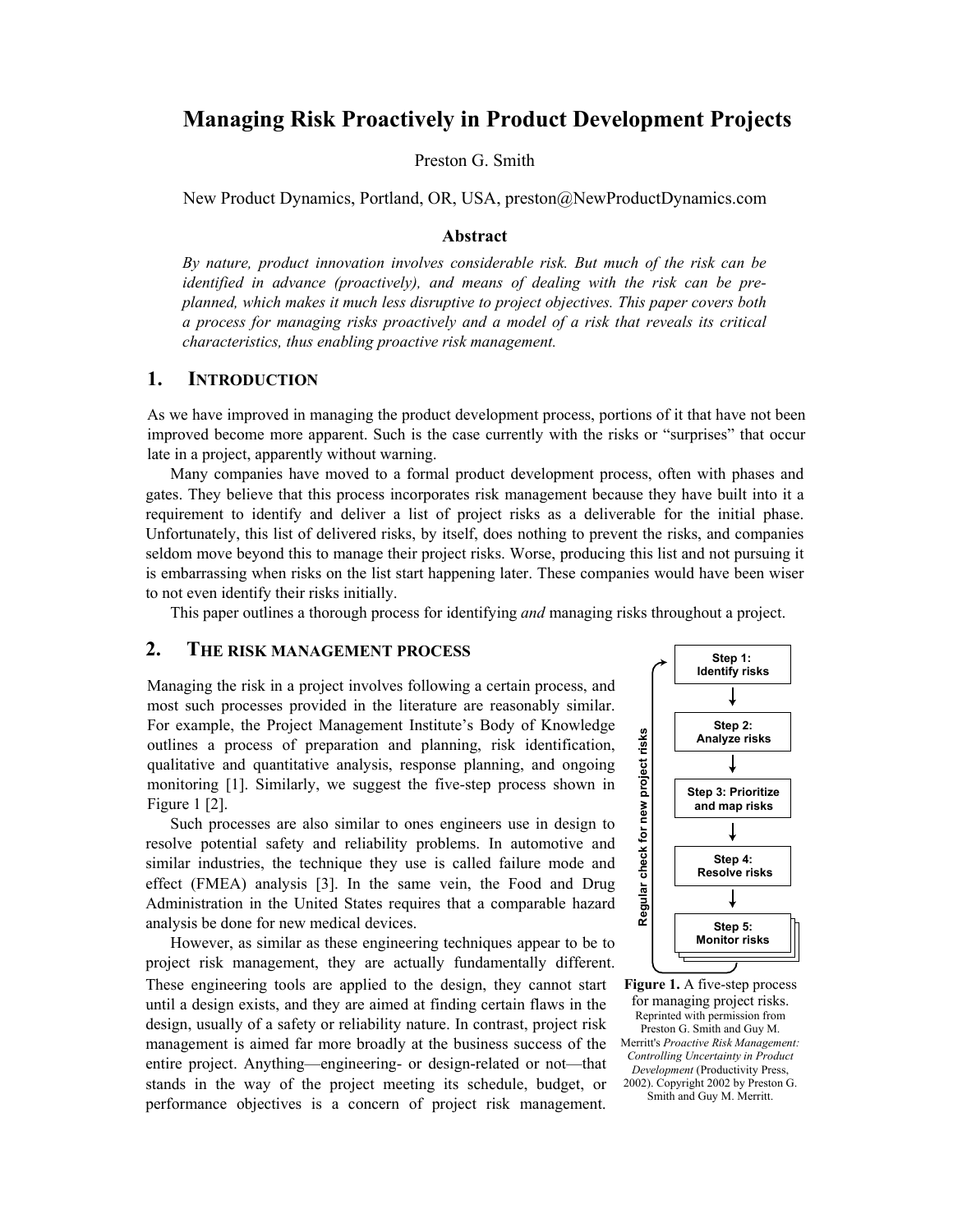Project risk management can—and should—start much earlier in the project than the detail design phase.

The five steps build upon their predecessors:

- Step 1, executed using brainstorming techniques, attempts to uncover any risks that could prohibit achievement of project goals. Although each risk must be stated clearly and must also have its specific impact on the project stated clearly, the team should not be concerned at this time about how serious the risk is.
- Step 2 is where the team identifies facts from the project environment (we call these facts *drivers*) to support each risk, and these facts form the basis for determining how serious the risk is. Some risks, upon scrutiny, will not have facts to support them, and these risks can be dismissed at this point.
- Step 3 uses these facts and certain data derived from them to determine how serious each risk is relative to the others in the project. That is, the team prioritizes all risks for the project and then decides on a threshold for choosing the most serious risks to carry forward. Although it would be satisfying to resolve all project risks, the team can usually identify far more risks than it has time and resources to resolve, so some difficult choices must be made at this point.
- Step 4 carries each project risk from this short list into an action planning process, developing plans to prevent the risk from occurring if possible. If such plans still leave a significant possibility for the risk to occur, or if they will require time before they are fully effective, then the team also formulates contingency plans to reduce the seriousness of the risk if it does occur.
- Step 5, unlike the proceeding ones that occur only once as indicated in Figure 1, occurs repeatedly to monitor progress on the action plans and to retire action plans when they have been successful or the risk has occurred despite them.

## **3. A MODEL OF A RISK**

The foregoing process is rather obvious, and everyone who manages project risk uses some variant of it. In contrast, we also suggest using a model of a risk, and, to our knowledge, no one else is using such a model. The model is applied to each risk that is identified for the project. It is like an x-ray picture of the risk in that it allows us to see inside of the risk and observe how it really works. As such, it is very useful in formulating effective, actionable plans for resolving the risk.

Figure 2 is a risk model. Like all such models, it is a simplification of reality. One could easily imagine more complex models that portray more details of the risk. We have experimented with more

complex ones but, usually, we have found that they add considerably to the effort of risk management without commensurate benefits. Conversely, we have tried simpler models but have found them lacking in essential details (see Chapter 2 of [2] for more information). Consequently, the model shown in Figure 2 is the one we recommend for most project risks.



**Figure 2.** A model of a project risk that is very useful for managing the risk. Adapted from Fastrak Training Inc. training material. Used with permission. ©1996.

Using a typical risk from a product development project, I illustrate how this model is used. Suppose that you are designing a product that incorporates a microprocessor, and you plan to use the Z423ap microprocessor, with which you are familiar, in it. Your identified risk (risk event) might be: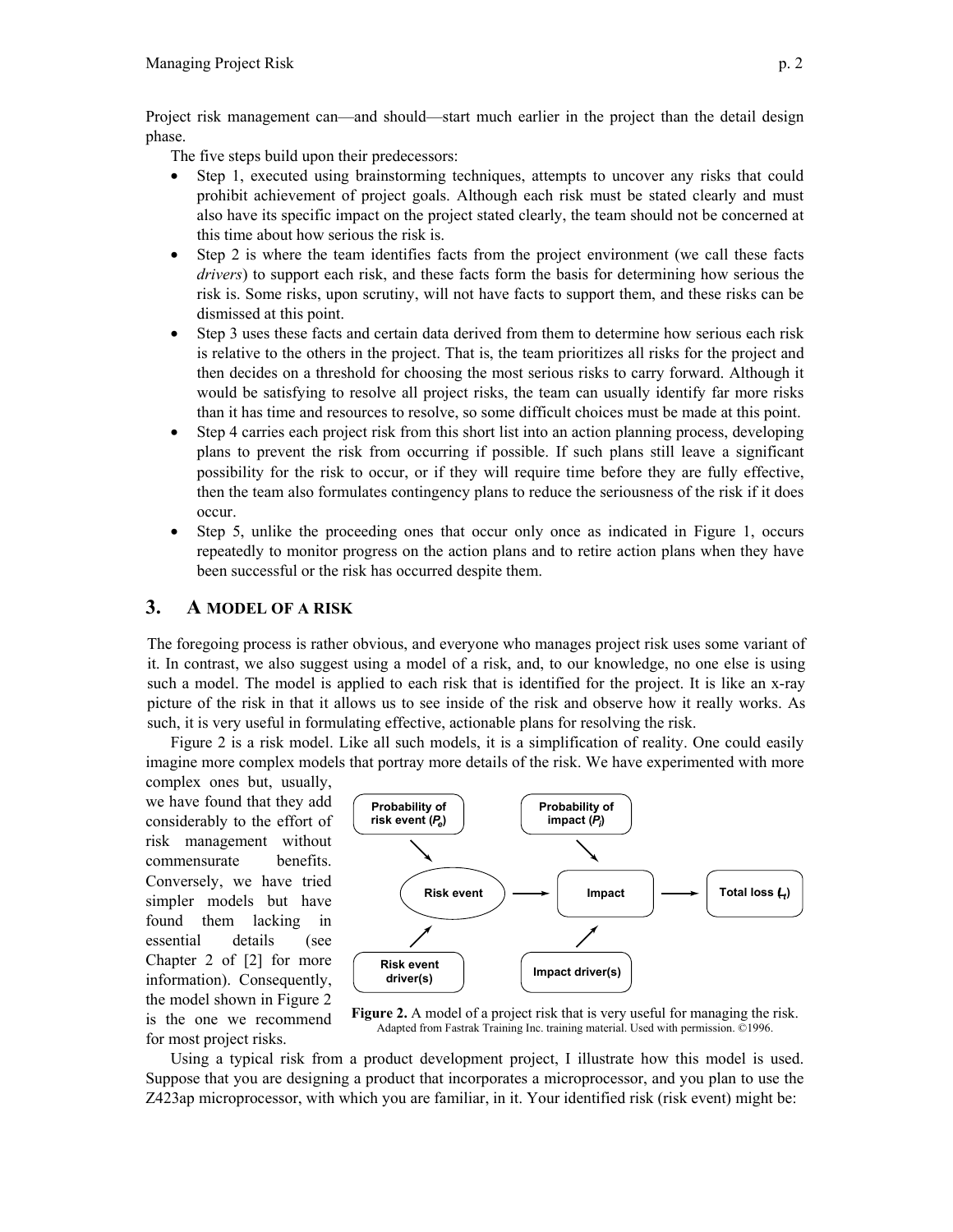### Risk event: Vendor discontinues microprocessor Z423ap before we go into production

The impact on your project is a delay while you recover, specifically:

Impact: Project is delayed while we find a replacement microprocessor, prepare to use it, and redesign the circuit and software.

The total loss is simply the magnitude of the impact, assuming that it happens:

Total loss: six months

Especially useful are the drivers shown at the bottom of Figure 2, which are the facts in the project environment that lead you to believe in this risk. We keep the risk event drivers separate from the impact drivers because they lead to different kinds of action plans. Some drivers for this risk might be:

Risk event drivers:

- 1. The Z423ap has been in production for four years
- 2. This vendor normally discontinues microprocessors after four to five years without warning
- 3. Our schedule shows that we have ten more months until we are in production

Impact drivers:

- 1. Newer microprocessors use a different programming language, with which we are not experienced
- 2. Training time to learn a new microprocessor tool set is three months
- 3. Redesign time for the board is two months
- 4. One month is needed to test the new design

These drivers put this risk on a solid foundation. First, they allow you to estimate the total loss of six months accurately and factually. Second, they similarly allow you to estimate the two probabilities at the top of Figure 2 based on project facts rather than opinion. Most importantly, they lead naturally to solid action plans. For example, risk event driver 1 suggests immediately that perhaps you should use a newer microprocessor rather than designing the Z423ap into your product. Risk event drivers generally suggest action plans that prevent the risk from occurring. In contrast, impact drivers suggest ways of reducing the severity of the risk if it does occur (this is why our model keeps the risk event and its impact separate—so that you can separate these different types of action plans). For example, impact driver 2 suggests that you could start training your developers in the new tool set now to keep this three-month period off of the project's critical path. Then, if the Z423ap were discontinued, your total loss would be only three months rather than six.

The three numerical quantities—indicated in italics in Figure 2—are multiplied together to yield an *expected loss*. The expected loss is the loss you would expect from this risk on average, given that the risk event will not always happen and, even if it does, its impact may not occur. The expected loss is used in step 3 (risk prioritization) to rank all of the risks you have identified for the project and determine the most serious ones for which you will take the effort of preparing and executing action plans.

# **4. IMPLEMENTATION ESSENTIALS**

Should you wish to manage risk better on your projects, implementing a process for it—something akin to Figure 1—is obvious. Although many people manage their project risks quite well without an